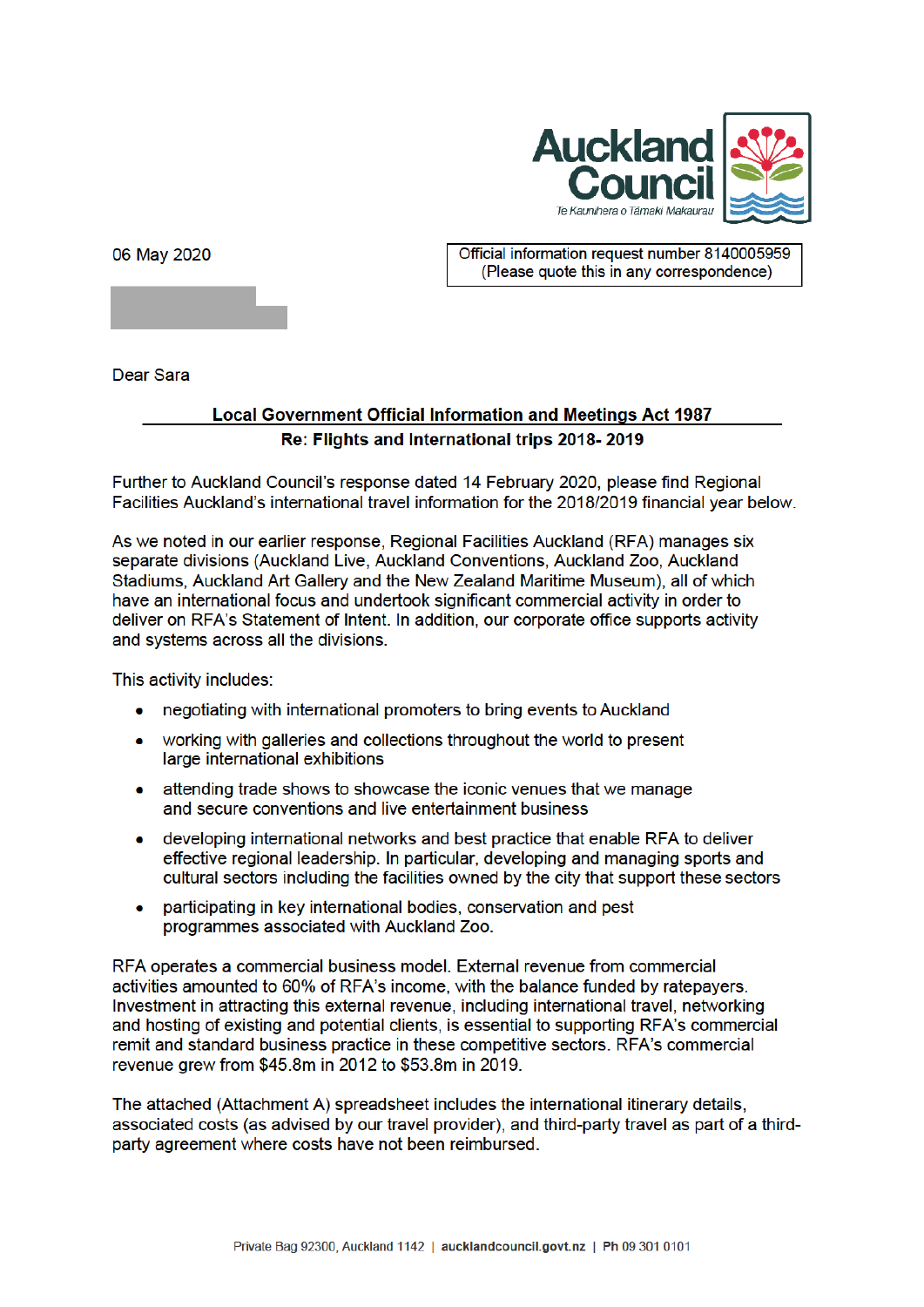The spreadsheet provides a list of each trip's international itinerary over the period, including:

- 1. destination(s)
- 2. reason for travel
- 3. travel class flown.

Flights and costs that have been reimbursed by a third-party have been excluded. Associated costs including hotel costs booked through the travel provider are included, as well as actual foreign exchange used, where foreign exchange has been obtained through our travel provider.

## **Domestic partner travel**

Most staff did not travel with a partner or family member. Where a partner or family member did accompany the staff member on their travel, their costs were not paid for by RFA. There is one exception where family member travel was part of a relocation package.

## **Cost of international travel in the 2018/2019 financial year**

|                                                | ^+^<br>υιαι     |
|------------------------------------------------|-----------------|
| Regional<br>ıckland<br><b>Facilities</b><br>Au | 41*<br>u<br>ب∠ت |

\*Total cost includes tickets, exchanges, EMD and refunds as advised by the travel provider.

Since our response to your last travel information request, we have refined our information gathering and reporting processes. Travel information for the 2018/19 financial year reflects travel **ticketed**/ **taken**, rather than travel **invoiced** during that period (which is what we provided for the 2017/18 financial year).

The travel figures provided are sourced from our travel provider. We have not provided information about travel that is not ticketed or booked through our travel provider. The above costs are accounted for across different financial systems and we are unable to manually extract these costs to a trip without substantial collation. Conference costs and associated costs including hotel costs outside of that booked through the travel provider are not coded in a way to easily find the information. To attempt to manually match conference costs and other costs to a trip, would amount to substantial collation and under section 17(f) of the LGOIMA is being refused.

Please note that RFA is working to publish travel information proactively on a regular basis.

Decisions relating to the information that is being released to you were made by the Chief Executive and Chief Operating Officer for RFA.